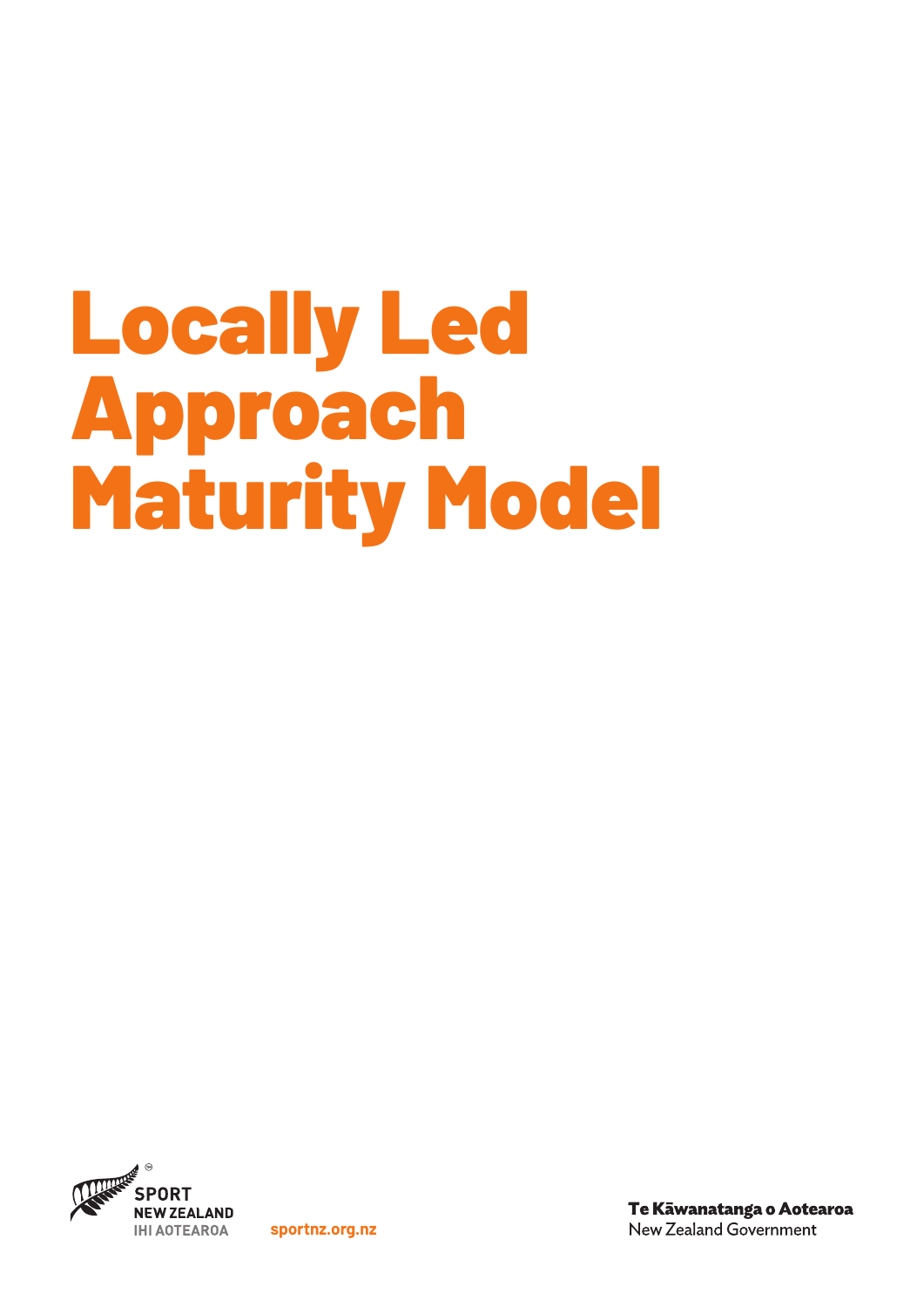## **Locally Led Approach**

The Locally Led Approach is one of the Three Approaches promoted by Sport New Zealand. The approach acknowledges, and seeks to learn from, what is strong and positive. It's about working in partnership with communities, organisations, schools/kura and groups towards goals, aspirations and opportunities, identified by them towards Sport NZ strategic goals.

By working in a Locally Led way, solutions are co-created for positive change (see diagram). It is important to note the approach is focussed on achieving solutions through taking a Locally Led Approach and the approach can be applied at all levels – national, regionally, and locally.

## **Locally Led Approach Maturity Model**

Sport NZ has prepared a 'maturity model' for each of the Three Approaches.

The Locally Led Approach Maturity Model is a self-assessment tool that aims to support your organisation to understand Locally Led Approach maturity in multiple areas across your organisation. Using the model can help you to identify areas where you might focus your time and energy to further embed a Locally Led Approach.

## **Content of the maturity model**

The model is broken down into four domains: knowledge, attitudes, behaviour, and process, to help understand the components of success within the Locally Led Approach.

Each domain is then broken down into four levels of maturity: emerging, developing, consolidating and highly developed, with descriptions of what you might see within an organisation at each level. These will help you to explore where your organisation is currently operating and what you could focus on to further embed the approach within your organisation.

### **How to use the Locally Led Approach Maturity Model**

The model should be completed at an organisational level (as opposed to an individual) and reflect the organisation's current level of maturity (capability and competence).

The value of the model is in the conversation within your organisation to determine where you are currently, but more importantly what should happen next to further embed the Locally Led Approach.

To complete the maturity model an organisation should:

- **•** Consult with all relevant people across all tiers of the organisation (e.g. board, leadership, delivery). This could be completed team by team, and the team reflections contribute to reflections on the organisation.
- **•** Work through the model section by section.
- **•** Facilitate a discussion on the current practice within your organisation to reach a consensus on the current level of maturity under each theme. This should include considering examples of work that might demonstrate the level you are currently operating at. The examples and questions can help to guide these discussions.
- **•** Record the lower level of maturity if there is a disagreement and if only one part of the level is reached.
- **•** Identify priority areas and actions to support progression to the next level of maturity.
- **•** Complete the tool across the organisation annually to inform future activity.

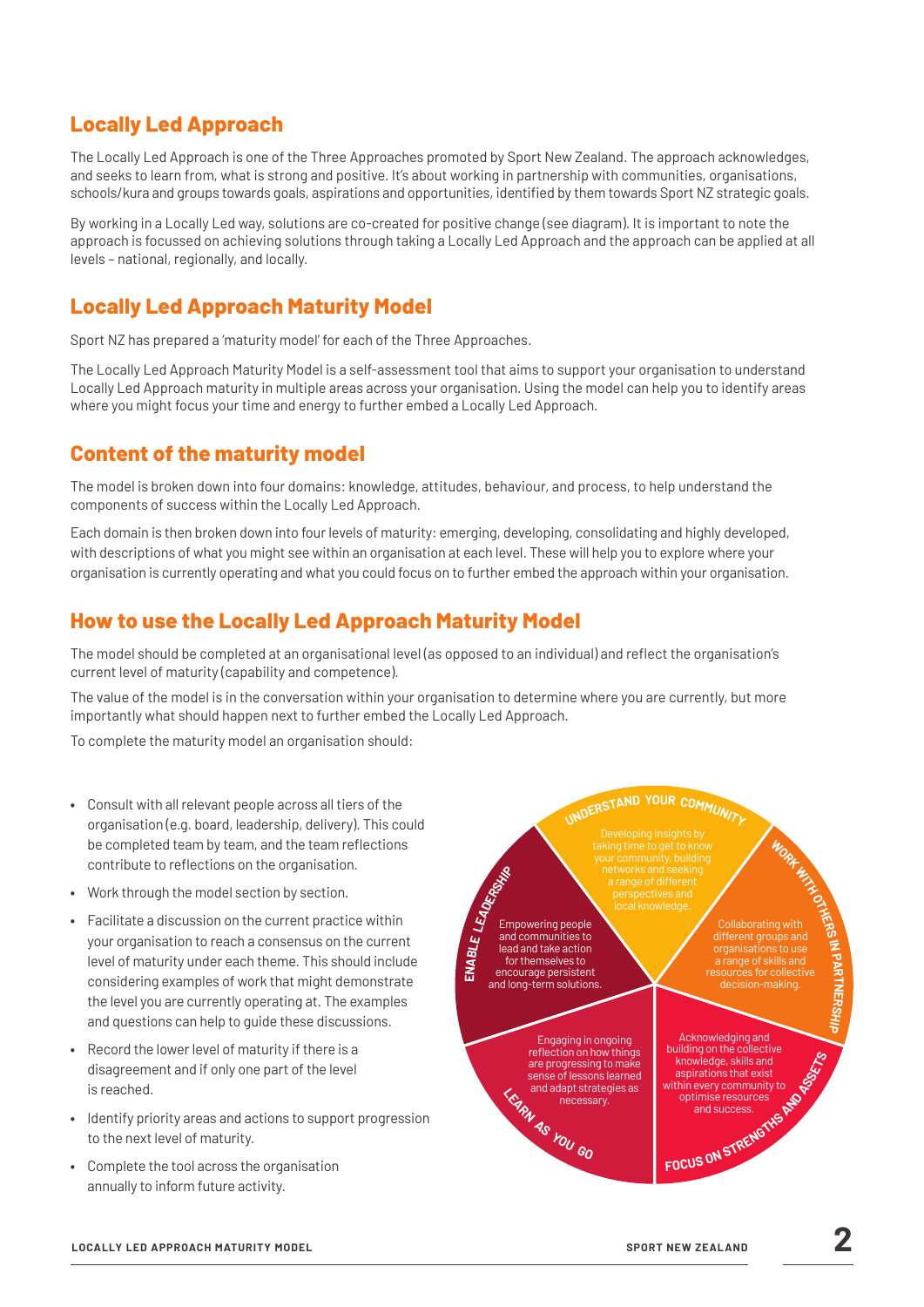## **Embedding a a Locally Led Approach**

| <b>LEVEL OF MATURITY</b>                                                                                                                                                                                                                                                                                                                                        |                                                                                                                                                                                                                                                                                                                                                          |                                                                                                                                                                                                                                                                                                                                                        |                                                                                                                                                                                                                                                                                                                                                                          |
|-----------------------------------------------------------------------------------------------------------------------------------------------------------------------------------------------------------------------------------------------------------------------------------------------------------------------------------------------------------------|----------------------------------------------------------------------------------------------------------------------------------------------------------------------------------------------------------------------------------------------------------------------------------------------------------------------------------------------------------|--------------------------------------------------------------------------------------------------------------------------------------------------------------------------------------------------------------------------------------------------------------------------------------------------------------------------------------------------------|--------------------------------------------------------------------------------------------------------------------------------------------------------------------------------------------------------------------------------------------------------------------------------------------------------------------------------------------------------------------------|
| Emerging-1                                                                                                                                                                                                                                                                                                                                                      | <b>Developing-2</b>                                                                                                                                                                                                                                                                                                                                      | Consolidating - 3                                                                                                                                                                                                                                                                                                                                      | Highly developed - 4                                                                                                                                                                                                                                                                                                                                                     |
| Please note, below is a scale to help inform and define the number of staff, management and board members that each description relates to:<br>Some - up to 25% of people, Many - up to 50% of people, Most- up to 75% of people, Mostly all - over 75% of people                                                                                               |                                                                                                                                                                                                                                                                                                                                                          |                                                                                                                                                                                                                                                                                                                                                        |                                                                                                                                                                                                                                                                                                                                                                          |
| Knowledge                                                                                                                                                                                                                                                                                                                                                       |                                                                                                                                                                                                                                                                                                                                                          |                                                                                                                                                                                                                                                                                                                                                        |                                                                                                                                                                                                                                                                                                                                                                          |
| Staff, management and<br>board members have limited<br>knowledge of Locally Led<br>principles. Staff have limited<br>knowledge on how to apply the<br>approach with communities,<br>organisations, schools/kura<br>and groups.                                                                                                                                  | Staff, management and<br>board members have <b>basic</b><br>knowledge on Locally Led<br>principles. Staff have basic<br>knowledge on how to apply the<br>approach with communities,<br>organisations, schools/kura and<br>groups.                                                                                                                        | Most staff, management and<br>board members have good<br>knowledge on Locally Led<br>principles and know how<br>to apply the approach with<br>communities, organisations,<br>schools/kura and groups.                                                                                                                                                  | П<br>All staff, management and<br>board members have excellent<br>knowledge on Locally Led<br>principles and know how<br>to apply the approach with<br>communities, organisations,<br>schools/kura and groups.                                                                                                                                                           |
| <b>Attitudes</b>                                                                                                                                                                                                                                                                                                                                                |                                                                                                                                                                                                                                                                                                                                                          |                                                                                                                                                                                                                                                                                                                                                        |                                                                                                                                                                                                                                                                                                                                                                          |
| <b>Some</b> staff, management<br>and board members believe<br>in the value of operating in a<br>Locally Led way and the impact<br>it has on achieving shared<br>outcomes with communities,<br>organisations, schools/kura and<br>groups.                                                                                                                        | H<br>Many staff, management<br>and board members believe<br>in the value of operating in a<br>Locally Led way and the impact<br>it has on achieving shared<br>outcomes with communities.<br>organisations, schools/kura and<br>groups.                                                                                                                   | $\mathsf{L}$<br>Most staff, management and<br>board members strongly believe<br>in the value of operating in a<br>Locally Led way and the impact<br>it has on achieving shared<br>outcomes with communities.<br>organisations, schools/kura<br>and groups.                                                                                             | П<br>All staff, management and<br>board members strongly believe<br>in the value of operating in a<br>Locally Led way and the impact<br>it has on achieving shared<br>outcomes with communities.<br>organisations, schools/kura and<br>groups.                                                                                                                           |
| <b>Behaviour</b>                                                                                                                                                                                                                                                                                                                                                |                                                                                                                                                                                                                                                                                                                                                          |                                                                                                                                                                                                                                                                                                                                                        |                                                                                                                                                                                                                                                                                                                                                                          |
| Some staff and management<br>demonstrate behaviour, actions<br>and decision making that uphold<br>Locally Led principles with<br>communities, organisations,<br>schools/kura and groups.<br>Some board members make<br>decisions that uphold Locally<br>Led principles.                                                                                         | Many staff and management<br>demonstrate behaviour, actions<br>and decision making that uphold<br>Locally Led principles with<br>communities, organisations,<br>schools/kura and groups.<br>Many board members make<br>decisions that uphold Locally<br>Led principles.                                                                                  | ΙI<br>Most staff and management<br>demonstrate behaviour,<br>actions and decision making<br>that upholds Locally Led<br>principles with communities,<br>organisations, schools/kura and<br>groups.<br>Most board members make<br>decisions that uphold Locally<br>Led principles.                                                                      | $\mathsf{L}$<br>All staff and management<br>demonstrate behaviour,<br>actions and decision making<br>that upholds Locally Led<br>principles with communities,<br>organisations, schools/kura and<br>groups.<br>All board members make<br>decisions that uphold Locally<br>Led principles.                                                                                |
| <b>Processes</b>                                                                                                                                                                                                                                                                                                                                                |                                                                                                                                                                                                                                                                                                                                                          |                                                                                                                                                                                                                                                                                                                                                        |                                                                                                                                                                                                                                                                                                                                                                          |
| Some staff and management<br>actively incorporate Locally Led<br>principles into planning, delivery<br>and evaluation of initiatives with<br>communities, organisations,<br>schools/kura and groups.<br>Our board does not incorporate<br>the Locally Led Approach into<br>strategy decisions and does not<br>receive updates on the impact<br>of the approach. | Many staff and management<br>actively incorporate Locally Led<br>principles into planning, delivery<br>and evaluation of initiatives with<br>communities, organisations,<br>schools/kura and groups.<br>Our board somewhat<br>incorporates the Locally<br>Led Approach into strategy<br>decisions and receives updates<br>on the impact of the approach. | Most staff and management<br>actively incorporate Locally Led<br>principles into planning, delivery<br>and evaluation of initiatives with<br>communities, organisations,<br>schools/kura and groups.<br>Our board mostly incorporates<br>the Locally Led Approach into<br>strategy decisions and receives<br>updates on the impact of the<br>approach. | H<br><b>All</b> staff and management<br>actively incorporate Locally Led<br>principles into planning, delivery<br>and evaluation of initiatives with<br>communities, organisations,<br>schools/kura and groups.<br>Our board fully incorporates<br>the Locally Led Approach into<br>strategy decisions and receives<br>regular updates on the impact<br>of the approach. |
|                                                                                                                                                                                                                                                                                                                                                                 |                                                                                                                                                                                                                                                                                                                                                          |                                                                                                                                                                                                                                                                                                                                                        |                                                                                                                                                                                                                                                                                                                                                                          |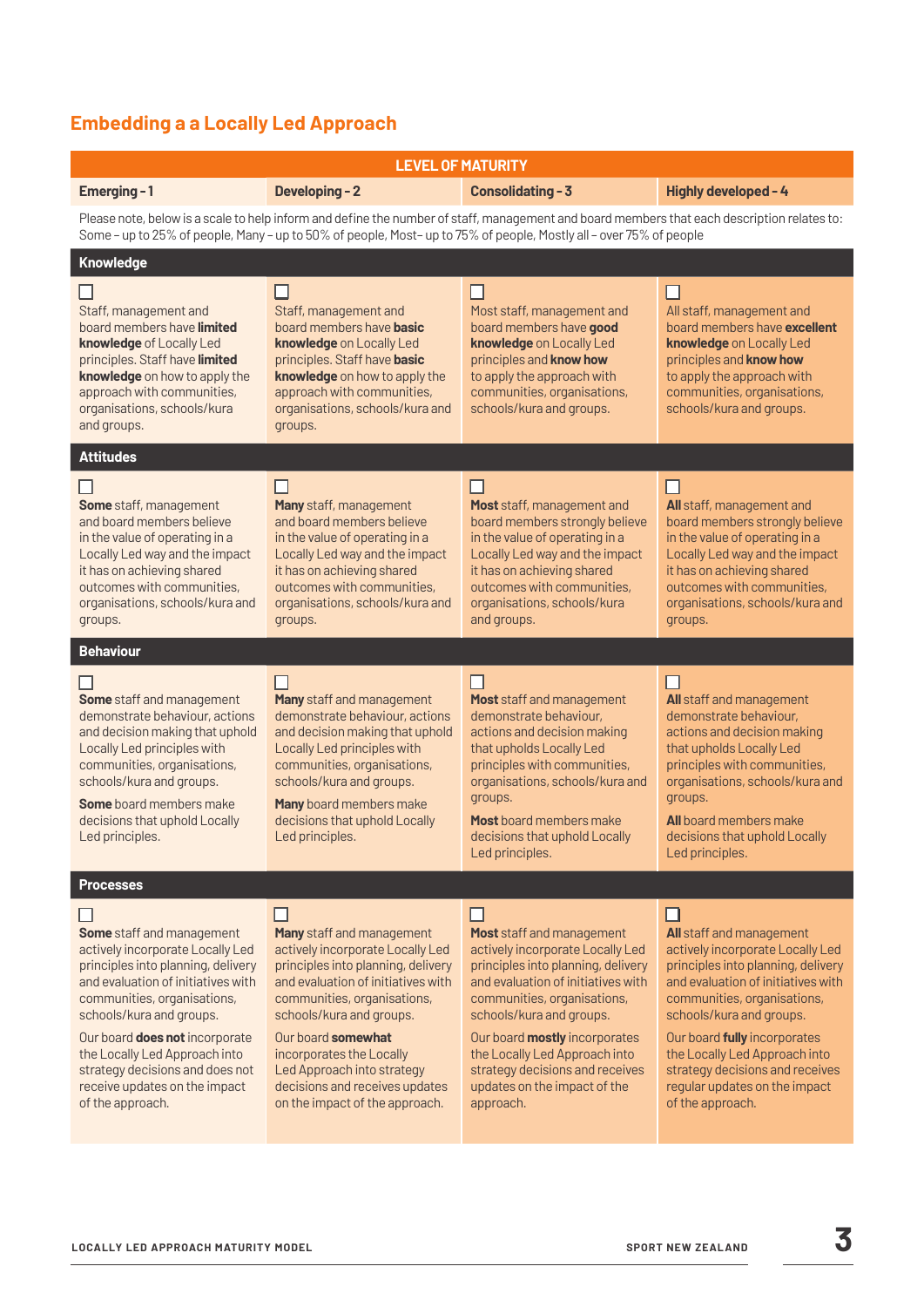#### **What this might look like in practice**

#### **Knowledge**

Staff have excellent knowledge of how to:

- find existing information and collect new data to understand almost all communities, organisations, schools/kura and groups
- effectively collaborate and share responsibility with all communities, organisations, schools/kura and groups
- build on the collective strengths and optimise existing resources of all communities, organisations, schools/kura and groups
- reflect on previous experiences and adapt our actions when working with almost all communities, organisations, schools/kura and groups
- empower others and develop leaders from almost all communities, organisations, schools/kura and groups.

#### **Attitudes**

Staff believe that it is important to:

- understand all the diverse characteristics of our communities, organisations, schools/kura and groups
- engage communities, organisations, schools/kura and groups in almost all decision-making and planning processes
- focus on successes, rather than deficits, during almost all interactions with communities, organisations, schools/kura and groups
- continuously reassess and adapt almost all of the actions we take with communities, organisations, schools/kura and groups
- support our communities, organisations, schools/kura and groups to lead the work for all shared objectives.

#### **Behaviour**

Our staff seek to:

- explore new ways of connecting with a diverse range of communities and always seek to understand their strengths and needs
- build collaborative networks across a diverse range of partners and always engage local communities to co-design our activities
- identify a diverse range of strengths across communities and always use these as the starting point for our local engagement
- take calculated risks to address a diverse range of issues as they arise and always critically reflect on our practice to identify new solutions
- support the development of a diverse range of local leadership styles and always enable communities, organisations, schools/kura and groups to control the delivery of their own plans.

#### **Processes**

Our organisation has processes and systems in place to:

- share knowledge, expertise, and best practice across our organisation and with our board
- utilise tools to improve the understanding and application of the approach with initiatives and partners
- support new staff and board members to build their knowledge and understanding of the approach
- support the ongoing capability of staff through our workforce development plan
- support staff in annual planning and incorporating Locally Led principles within annual plans.